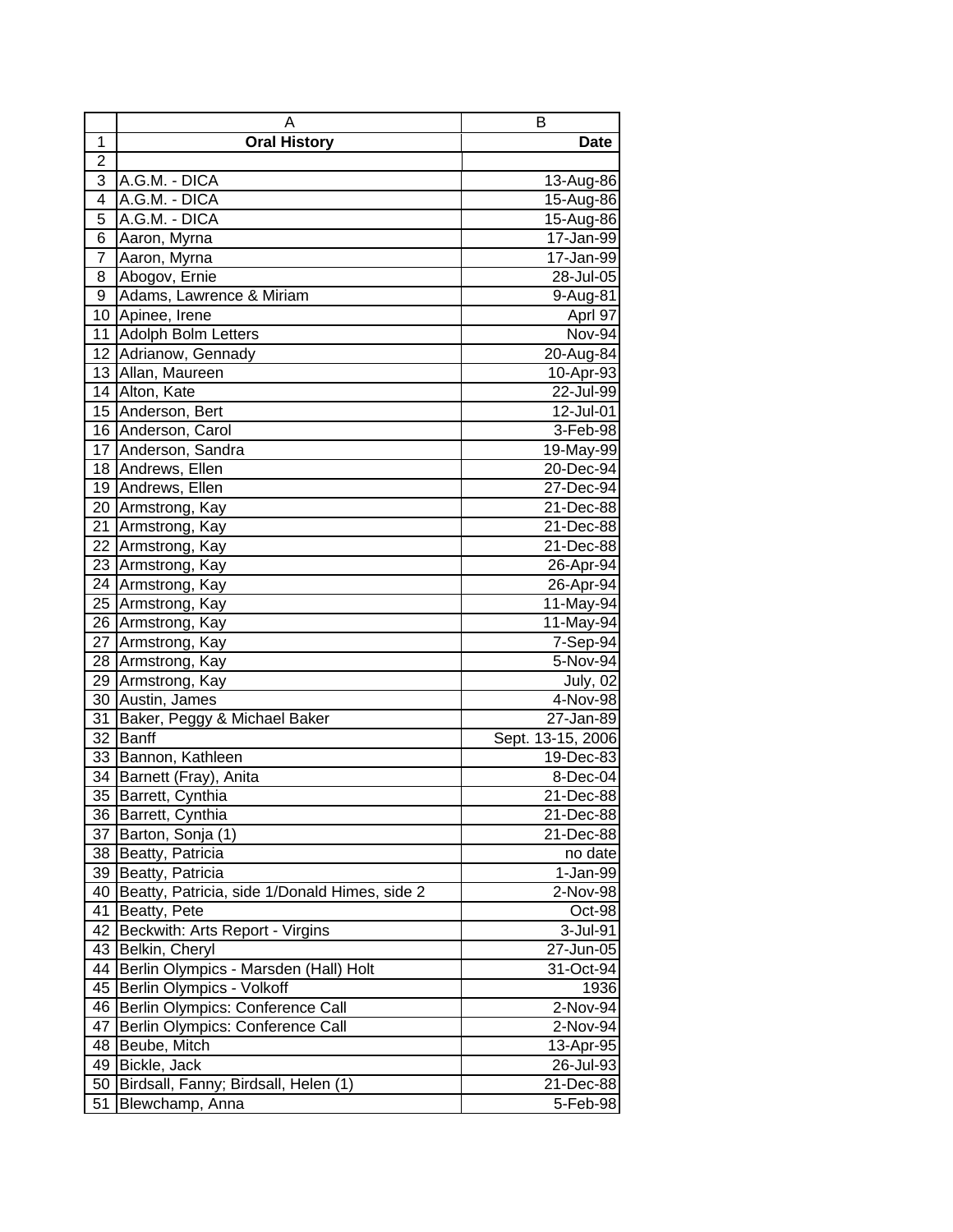|    | Α                           | в            |
|----|-----------------------------|--------------|
| 52 | Boake, John                 | 5-Feb-00     |
|    | 53 Boake, John              | 25-Mar-02    |
| 54 | Boake, John                 | no date      |
| 55 | Bodeutz, Petre              | 8-Oct-84     |
| 56 | Bosley, Mary                | 1-Aug-89     |
| 57 | Bosley, Mary                | 14-Aug-89    |
| 58 | Bosley, Mary                | no date      |
| 59 | Botkin, Jean                | 4-Oct-84     |
| 60 | Bowen, Richard              | 11-Aug-81    |
| 61 | Boyle, Muriel               | 2-Aug-84     |
| 62 | Brattson, Kitty             | undated      |
| 63 | Brown, Sylvia (Dilworth)    | $26$ -Oct-94 |
| 64 | Brown, Sylvia (Dilworth)    | 7-Mar-91     |
| 65 | Brown, Sylvia (Dilworth)    | 7-Mar-91     |
| 66 | Browne, Qennifer            | 23-Feb-98    |
| 67 | Browne, Qennifer            | 23-Feb-90    |
| 68 | Busday, Viola               | 26-May-94    |
| 69 | Butko, Natalia              | 7-Jun-96     |
| 70 | Byers, Bettina              | 16-Aug-90    |
| 71 | Byers, Bettina              | 16-Aug-90    |
| 72 | Byers, Bettina              | 28-Aug-90    |
| 73 | Byers, Bettina              | 28-Aug-90    |
| 74 | Caldwell, Nancy             | 16-Aug-89    |
|    | 75 Caldwell, Nancy          | 16-Aug-89    |
|    | 76 Caldwell, Nancy          | 12-Sep-89    |
| 77 | Caldwell, Nancy             | 12-Sep-89    |
|    | 78 Caldwell, Nancy          | 21-Feb-91    |
| 79 | Caldwell, Nancy             | 10-May-91    |
| 80 | Caldwell, Nancy             | 16-Aug-89    |
| 81 | Caldwell, Nancy             | 12-Sep-89    |
| 82 | Caldwell, Nancy             | 6-Jul-91     |
|    | 83 Camden, Joy              | no date      |
|    | 84 Camden, Joy              | no date      |
| 85 | Camden, Joy                 | no date      |
| 86 | Cameron, Shirley            | 17-Jul-84    |
| 87 | Campbell North, Connie      | 3-Apr-94     |
| 88 | Carpenter, Bernadette       | 28-Aug-90    |
| 89 | Carse, Ruth (1)             | 21-Dec-88    |
| 90 | Carter, Carlu & David Adams | 21-Dec-88    |
| 91 | Carter, Casimir (1)         | 21-Dec-88    |
| 92 | <b>CBC Ballet Festival</b>  | 1949         |
| 93 | Cherniavsky, Felix          | 19-Jun-96    |
| 94 | Cherniavsky, Felix          | 19-Jun-96    |
| 95 | Cherniavsky, Manya          | 1981         |
| 96 | Cherniavsky, Manya          | 1983         |
| 97 | Cherniavsky, Manya          | 1983         |
|    | 98 Cherniavsky, Manya       | 1985         |
|    | 99 Cherniavsky, Manya       | 1985         |
|    | 100 Cherniavsky, Manya      | 30-Jun-85    |
|    | 101 Cherniavsky, Manya      | 30-Jun-85    |
|    | 102 Cherniavsky, Manya      | 30-Mar-02    |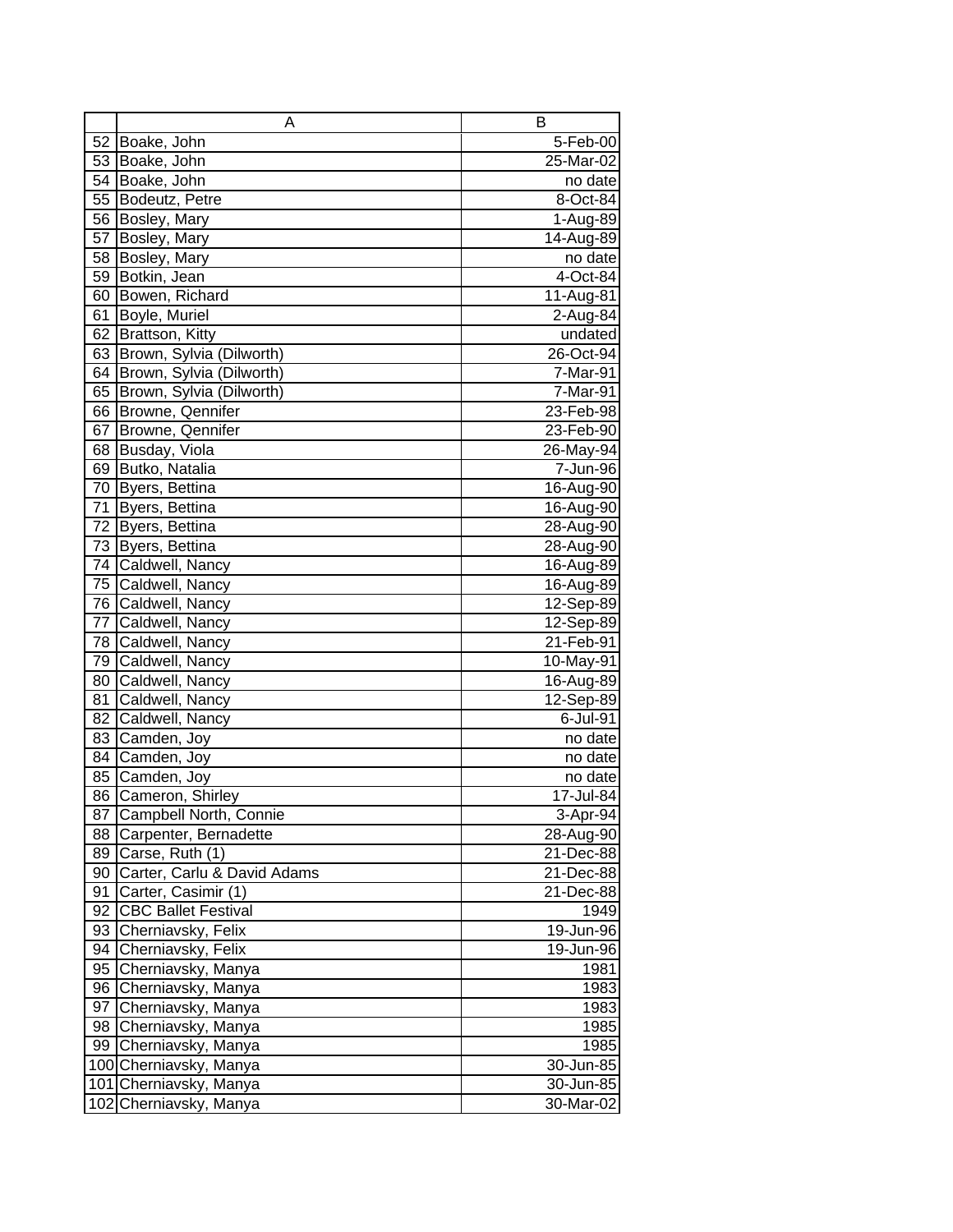| Α                                             | в                     |
|-----------------------------------------------|-----------------------|
| 103 Cherniavsky, Manya                        | no date               |
| 104 Cherniavsky, Manya                        | no date               |
| 105 Cherniavsky, Manya                        | no date               |
| 106 Cherniavsky, Manya                        | no date               |
| 107 Cherniavsky, Manya                        | no date               |
| 108 Cherniavsky, Manya                        | no date               |
| 109 Cherniavsky, Manya                        | no date               |
| 110 Cherniavsky, Manya                        | no date               |
| 111 Cherniavsky, Manya                        | no date               |
| 112 Cherniavsky, Manya                        | no date               |
| 113 Cherniavsky, Manya                        | no date               |
| 114 Cherniavsky, Manya                        | no date               |
| 115 Cherniavsky, Manya                        | no date               |
| 116 Cherniavsky, Mischel                      | no date               |
| 117 Cheevers, Zena                            | 10-Oct-96             |
| 118 Cheevers, Zena                            | 14-Oct-96             |
| 119 Chiriaeff, Ludmilla                       | 13-Nov-95             |
| 120 Chiriaeff, Ludmilla                       | May 16 & 20, 1996     |
| 121 Chitty, Elizabeth                         | Sept. 4, 00           |
| 122 Chojnacki, Marcel (1)                     | 21-Dec-88             |
| 123 Clark, Dora                               | 13-Apr-99             |
| 124 Clough, Florence                          | 21-Nov-94             |
| 125 Clough, Florence (1)                      | 21-Dec-88             |
| 126 Cole, Clara                               | 24-Nov-90             |
| 127 Cole, Gisa                                | 12-Jun-96             |
| 128 Collier, Cliff                            | 6-Dec-96              |
| 129 Collier, Cliff                            | 29-Nov-99             |
| 130 Collier, Clifford (1)                     | 21-Dec-88             |
| 131 Collier, Clifford: Encore!                | 17-Apr-86             |
| 132 Cook, Barbara                             | 28-Feb-94             |
| 133 Cook, Barbara                             | 9-Mar-94              |
| 134 Cook, Barbara                             | 11-Mar-94             |
| 135 Cook, Barbara                             | 11-Mar-94             |
| 136 Cook, Barbara                             | 16-Mar-94             |
| 137 Cook, Barbara                             | 16-Mar-94             |
| 138 Cooper Smith, Gladys                      | 3-Aug-92              |
| 139 Côté, Guillaume & Heather Ogden           | 28-Dec-01             |
| 140 Cousineau, Yves & Marg Morgan             | $1-Sep-99$            |
| 141 Crainford, Doreen (1)                     | 21-Dec-88             |
| 142 Crichton, MA                              | 30-Aug-84             |
| 143 Crisp, Freda                              | 17-Jun-97             |
| 144 Cropp, Kitty                              | 1-Mar-92              |
| 145 Crum, George                              | 28-Jun-01             |
| 146 Dance in Canada: Admin. Brainstorm #1     | 12-Aug-86             |
| 147 Dance in Canada: Admin. Forum- Selling    | 13-Aug-86             |
| 148 Dance in Canada: Ballet; Artistic Vision  | 15-Aug-86             |
| 149 Dance in Canada: Is there a Cutting Edge? | 15-Aug-86             |
| 150 Dance in Canada: Keynote Addr.            | 11-Aug-86             |
| 151 Dance in Canada: Oral Histories #1        | 12-Aug-86             |
| 152 Dance in Canada: Oral Histories #2        | 14-Aug-86<br>1-Mar-96 |
| 153 Darby, Sheila                             |                       |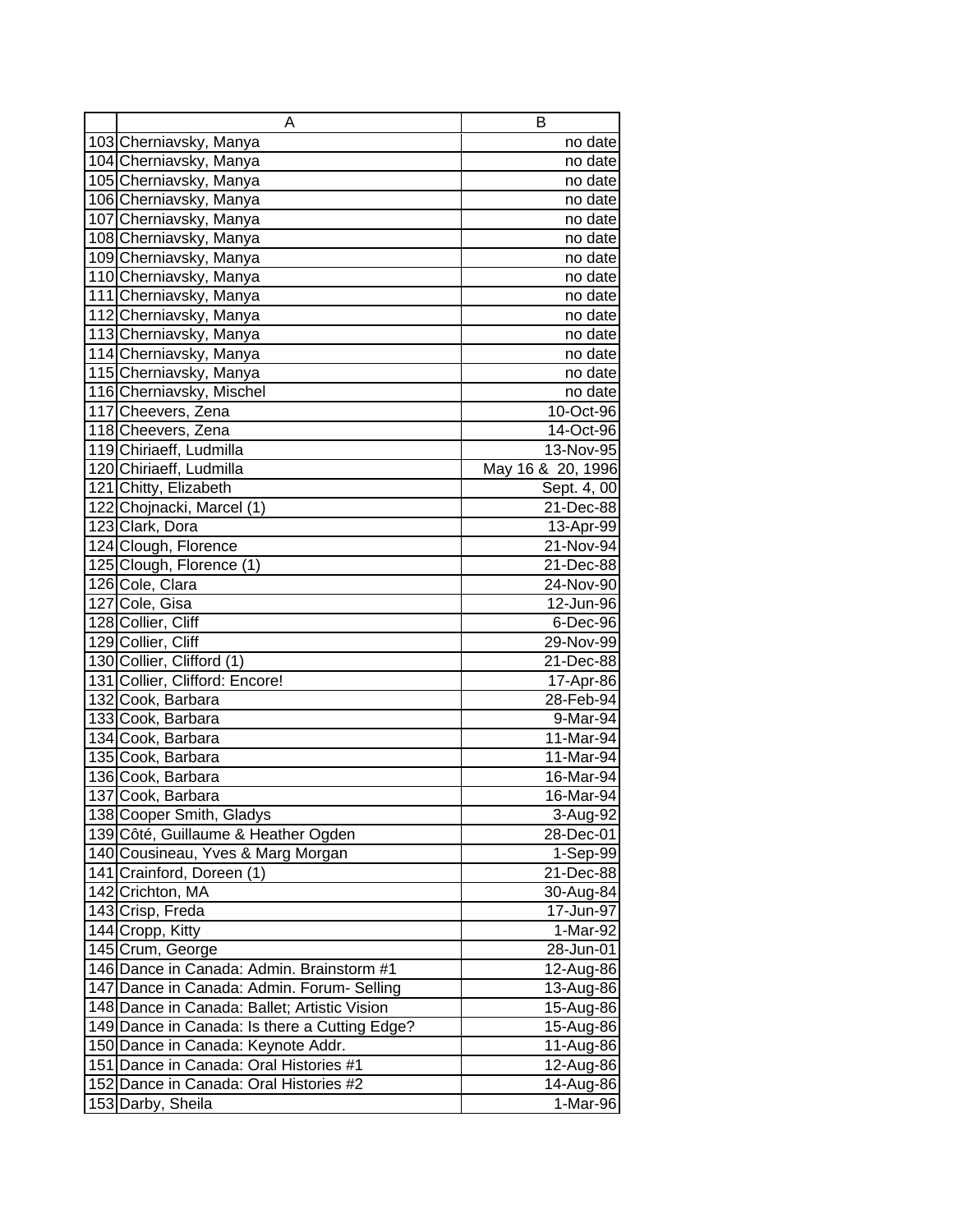| Α                                                      | В                     |
|--------------------------------------------------------|-----------------------|
| 154 Darby, Sheila                                      | 29-Jan-97             |
| 155 Darby, Sheila                                      | 7-Mar-97              |
| 156 Darling, Chris                                     | no date               |
| 157 David, Marjorie                                    | 13-Sep-94             |
| 158 Davis, Vera                                        | 11-Feb-94             |
| 159 Davison, Ruth                                      | no date               |
| 160 Dayshift Lawrence Adams: Erica Ritter              | 21-Apr-86             |
| 161 Dembicki, Antoinette                               | 1-Mar-95              |
| 162 Deveson, Rosemary                                  | 6-Sep-78              |
| 163 Deveson, Rosemary                                  | 21-Dec-88             |
| 164 Deveson, Rosemary                                  | 21-Dec-88             |
| 165 Dewar, Pat                                         | 19-Jul-84             |
| 166 Dewar, Pat                                         | 19-Jul-84             |
| 167 DICA #1 & #2                                       | no date               |
| 168 DICA #11                                           | no date               |
| 169 DICA #13 & #14                                     | no date               |
| 170 DICA #3 & #4                                       | no date               |
| 171 DICA #5 & #6                                       | no date               |
| 172 DICA #7 & #8                                       | no date               |
| 173 DICA #9 & #10                                      | no date               |
| 174 Dunleavy, Rosemary                                 | no date               |
| 175 Dunleavy, Rosemary                                 | 20-Dec-83             |
| 176 Dunning, Pamela & Dorothy Rossetti                 | 21-Dec-88             |
| 177 Dunning, Pamela & Dorothy Rossetti                 | 21-Dec-88             |
| 178 Earle, David                                       | 22-Oct-80             |
| 179 Earle, David                                       |                       |
|                                                        | Jan-99                |
| 180 Encore! Chapman, Debbie                            | no date               |
| 181 Encore! Gordon Wales & Joan Chasney                | May 12 and May 13     |
| 182 Encore! Cliff Collier & Miriam & Lawrence Adams    | 17-Apr-86             |
| 183 Encore! Freedman & Barton                          | 9-May-86              |
| 184 Encore! Sheila Henderson MacDonald                 | 13-May-86             |
| 185 Englund, Richard                                   | 23-Dec-83             |
| 186 Englund, Richard                                   | 23-Dec-83             |
| 187 Evans, Verna                                       | 21-Dec-88             |
| 188 Ferry, J.                                          | 25-Apr-94             |
| 189 Ferry, J.                                          | 25-Apr-94             |
| 190 Ferry, J.                                          | 26-Apr-94             |
| 191 Findley, Timothy                                   | 12-Jan-95             |
| 192 Forrester, Gladys                                  | 21-Dec-88             |
| 193 Forrester, Gladys                                  | 31-Dec-89             |
| 194 Forrester, Gladys & Ev Staples                     | 21-Dec-88             |
| 195 Forrester, Gladys & Ev Staples                     | 21-Dec-88             |
| 196 Foster, Walter                                     | 6-May-95              |
| 197 Fricker, Olga                                      | 11-Jan-92             |
| 198 Fricker, Olga                                      | 18-Jan-92             |
| 199 Fricker, Olga                                      | 25-Jan-92             |
| 200 Garden, Norah                                      | 9-Nov-91              |
| 201 Geary Moffitt, Evelyn                              | 29-Nov-94             |
| 202 Geary Moffitt, Evelyn                              | 4-Dec-94              |
| 203 Geary Moffitt, Evelyn<br>204 Geary Moffitt, Evelyn | 4-Dec-94<br>11-Dec-94 |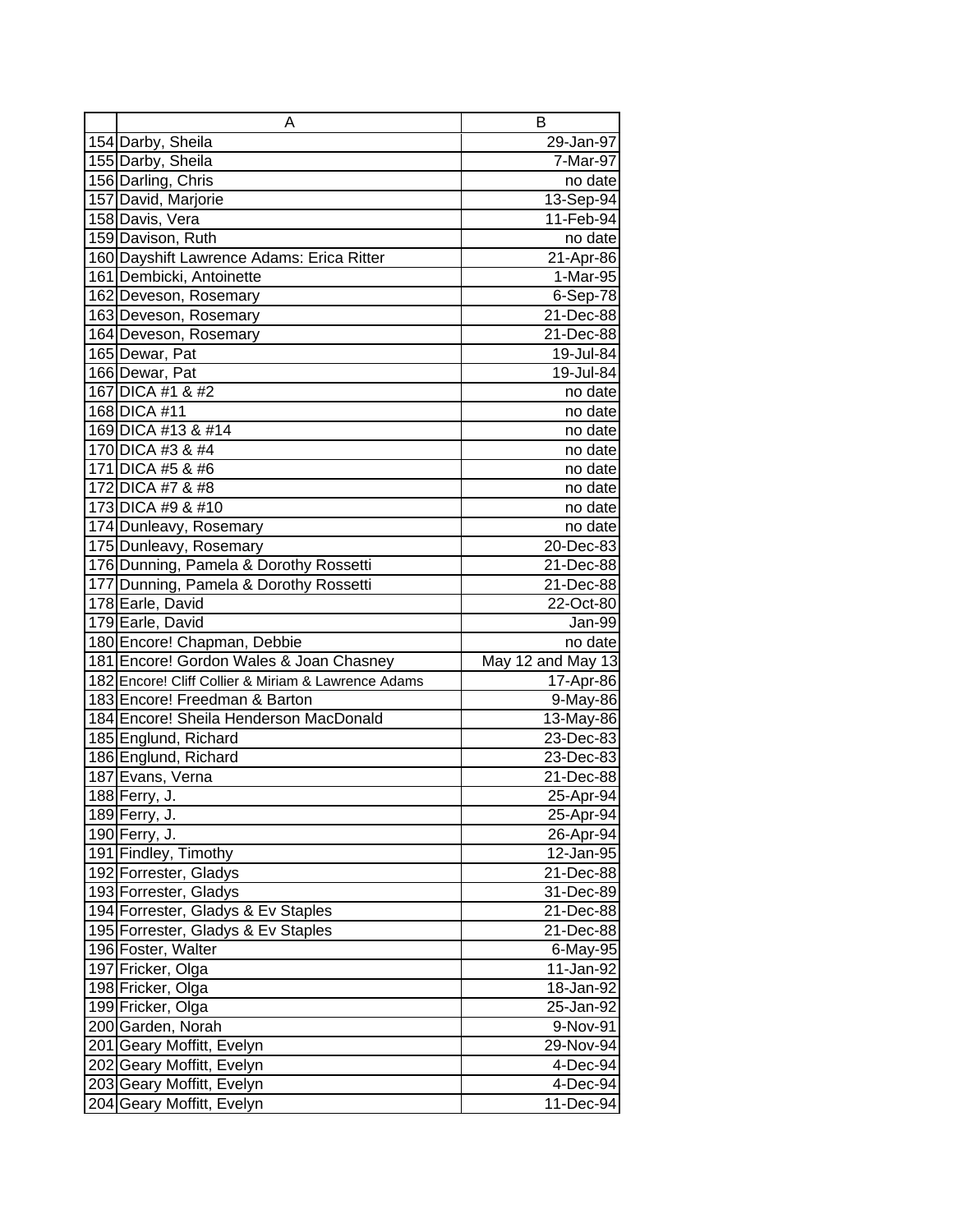| A                                  | В                       |
|------------------------------------|-------------------------|
| 205 Geary Moffitt, Evelyn          | 4-Jan-95                |
| 206 Geary Moffitt, Evelyn          | 4-Jan-95                |
| 207 Geary Moffitt, Evelyn          | 25-Sep-97               |
| 208 Geary Moffitt, Evelyn          | Jan-97                  |
| 209 Geary Moffitt, Evelyn          | Jan-97                  |
| 210 Gerrard, Saida                 | 19-Mar-91               |
| 211 Gerrard, Saida                 | 26-Mar-91               |
| 212 Gerrard, Saida                 | 17-Aug-94               |
| 213 Gerrard, Saida                 | 17-Aug-94               |
| 214 Gerrard, Saida                 | 10-May-95               |
| 215 Gerrard, Saida                 | 23-May-95               |
| 216 Gerrard, Saida                 | 27-May-95               |
| 217 Gerrard, Saida                 | Jan-96                  |
| 218 Gerrard, Saida                 | 22-Oct-98               |
| 219 Gibson, Len                    | no date                 |
| 220 Gibson, Len                    | no date                 |
| 221 Gilbert-Grey, Gerry            | 28-Jul-05               |
| 222 Gleich, Lynne                  | 8-Jul-93                |
| 223 Glover, Guy                    | 21-Dec-88               |
| 224 Glover, Guy                    | 21-Dec-88               |
| 225 Glover, Guy                    | 21-Dec-88               |
| 226 Glover, Guy                    | 21-Dec-88               |
| 227 Gotshalks, Irene Apinee & Jury | no date                 |
| 228 Gradus, Lawrence               | 11-Aug-94               |
| 229 Gradus, Lawrence               | $1-Apr-01$              |
| 230 Gradus, Lawrence               | $1-Apr-01$              |
| 231 Grant, Gail                    | 8-Oct-90                |
| 232 Grant, Gail                    | 8-Oct-90                |
| 233 Grant, Gail                    | 10-Oct-90               |
| 234 Grant, Gail                    | 10-Oct-90               |
| 235 Grant, Gail                    | 2-Jun-91                |
| 236 Grant, Gail                    | 7-Jul-91                |
| 237 Grant, Gail                    | 16-Jul-91               |
| 238 Grant, Gail                    | 28-Aug-91               |
| 239 Grant, Gail                    | 20-Sep-91               |
| 240 Grant, Gail                    | 14-Nov-91               |
| 241 Grant, Gail                    | 8-Feb-92                |
| 242 Grossman, Danny                | $\overline{2}$ 4-Sep-97 |
| 243 Hague, Joyce                   | 9-Jan-90                |
| 244 Hague, Joyce                   | 9-Jan-90                |
| 245 Hamlyn, Brenda                 | 24-Apr-95               |
| 246 Hample, Margaret               | 10-Jun-99               |
| 247 Hample, Margaret               | 10-Jun-99               |
| 248 Hancox, Amanda                 | 12-Aug-05               |
| 249 Harper, Bernice                | 8-Jun-93                |
| 250 Hehner, Gertrude               | 2-Apr-96                |
| 251 Hehner, Patricia               | 12-Mar-97               |
| 252 Himmler, Hilda Eckler          | Mar-92                  |
| 253 Hollingsworth, Jill            | 20-Apr-97               |
| 254 Horosko, Marian                | $12$ -Feb-98            |
| 255 Horosko, Marian                | no date                 |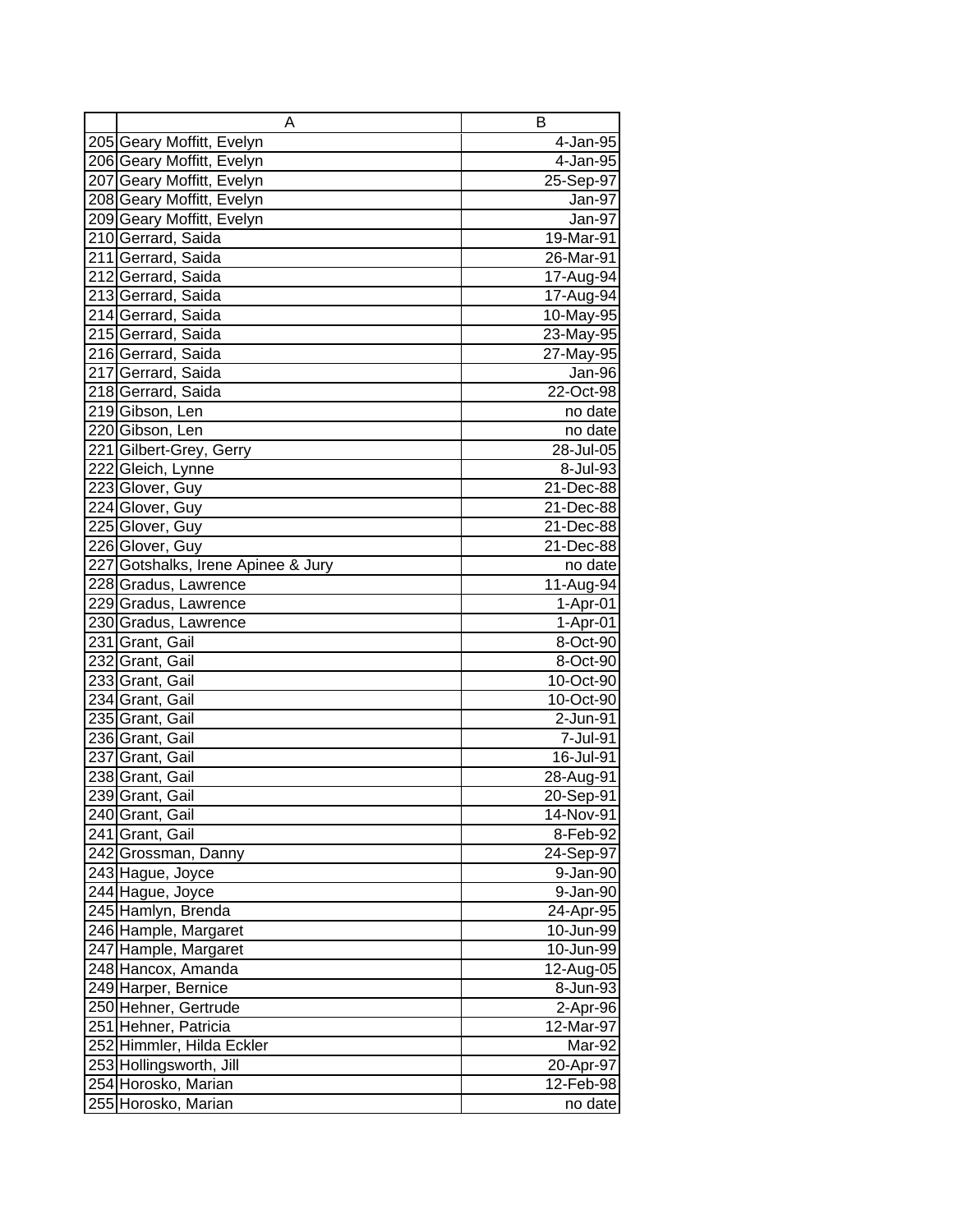| A                                                  | B             |
|----------------------------------------------------|---------------|
| 256 House, Christopher                             | 13-Oct-97     |
| 257 Howe, Genevieve                                | 10-Jun-99     |
| 258 Hunter, Basil                                  | 19-Mar-95     |
| 259 Hunter, Basil                                  | 13-Aug-99     |
| 260 Johnson, Sydney                                | 21-Dec-88     |
| 261 Johnson, Sydney                                | 21-Dec-88     |
| 262 Joslin, Kittie                                 | 29-Apr-96     |
| 263 Kenning, Joan                                  | 11-Jan-88     |
| 264 Kenning, Joan                                  | 8-Sep-90      |
| 265 Kenning, Joan                                  | 9-Nov-99      |
| 266 Kent, Mrs. Hope                                | 23-Apr-95     |
| 267 Killough, Sheila - Virgins                     | no date       |
| 268 King, Poline (1)                               | $21 - Dec-88$ |
| 269 Kirby, Charles                                 | no date       |
| 270 Kirby, Charles #3                              | no date       |
| 271 Kirby, Charles                                 | 17-Mar-83     |
| 272 Klepp, Betty                                   | 29-Aug-84     |
| 273 Kobrinsky, Gloria                              | May-99        |
| 274 Kraul, Earl                                    | 29-Jun-93     |
| 275 Kritzwiser, Kay                                | 7-Jul-89      |
| 276 Kritzwiser, Kay                                | 6-Jun-91      |
| 277 Lang, Bunny - Pratt, Ned                       | 1-Nov-94      |
| 278 Lang, Bunny - Pratt, Ned                       | 12-Apr-95     |
| 279 Leonidoff, Madeleine                           | 14-Mar-95     |
| 280 Leonidoff, Madeleine                           | 14-Mar-95     |
| 281 Lima Dent, Nancy                               | 21-Dec-88     |
| 282 Lima Dent, Nancy                               | 21-Dec-88     |
| 283 Lima Dent, Nancy                               | 21-Dec-88     |
| 284 Lima Dent, Nancy                               | 21-Dec-88     |
| 285 Lima Dent, Nancy                               | 21-Dec-88     |
| 286 Lima Dent, Nancy                               | 21-Dec-88     |
| 287 Lima Dent, Nancy                               | 21-Dec-88     |
| 288 Lima Dent, Nancy                               | 21-Dec-88     |
| 289 Lima Dent, Nancy                               | 4-Nov-00      |
| 290 Livant, Marianne                               | 20-Aug-84     |
| 291 Lloyd, Gweneth                                 | 22-Aug-77     |
| 292 Lloyd, Gweneth                                 | 17-Sep-78     |
| 293 Lloyd, Gweneth                                 | no date       |
| 294 Lloyd, Gweneth & Martha Graham                 | 15-Nov-48     |
| 295 Lloyd, Gweneth, B. Farrally, D. Yeddeau        | <b>Jul-84</b> |
| 296 Lloyd, Gweneth, B. Farrally, D. Yeddeau        | <b>Jul-84</b> |
| 297 Lloyd, Gweneth, Portrait of (audio from video) | 1979          |
| 298 Luft, Uriel                                    | Jan-97        |
| 299 MacCoshan, Gina                                | 3-Feb-98      |
| 300 MacDonald, Fraser (1)                          | 21-Dec-88     |
| 301 MacDonald, Fraser (1)                          | 21-Dec-88     |
| 302 MacDonald, Fraser (1)                          | 21-Dec-88     |
| 303 Macpherson, Jean (1)                           | 21-Dec-88     |
| 304 Macpherson, Susan                              | 8-Nov-98      |
| 305 MacRobie, Mrs. Jean                            | Aug-85        |
| 306 Maen, Norman                                   | 14-Jan-95     |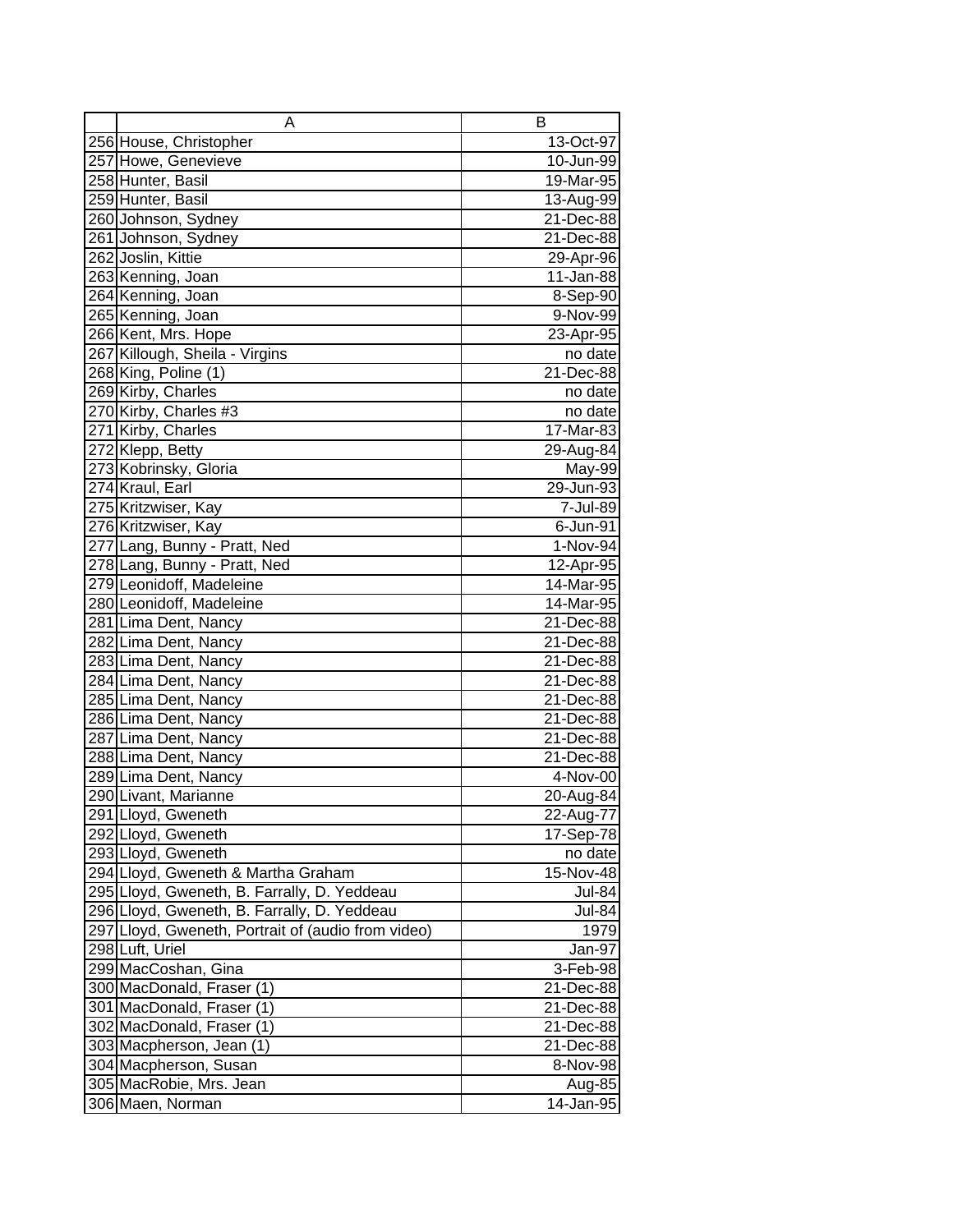| A                                    | в             |
|--------------------------------------|---------------|
| 307 Maguire, Terrill                 | 18-Jan-98     |
| 308 McAndrew, Jack                   | 15-Aug-05     |
| 309 McBain, Margaret Spafford        | 15-Dec-94     |
| 310 McBain, Margaret Spafford        | 11-Jan-95     |
| 311 McBain, Margaret Spafford        | 28-May-91     |
| 312 McCuaig, Fleurette               | 13-Jan-90     |
| 313 McCurdy, Beryl English           | 24-Jun-96     |
| 314 McDonald, Grace (1)              | 21-Dec-88     |
| 315 McGovern, Adele (1)              | 21-Dec-88     |
| 316 McIntyre, Paddy                  | 23-Aug-99     |
| 317 McIntyre, Paddy                  | 23-Aug-99     |
| 318 McKay, Sheila                    | 21-Dec-88     |
| 319 McKay, Sheila                    | 21-Dec        |
| 320 McKay, Shelagh                   | 22-Jul-99     |
| 321 McKenzie, Jean (1)               | 21-Dec-88     |
| 322 Mercier, Margaret                | 12-Feb-96     |
| 323 Merritt, Louise                  | Aug-90        |
| 324 Merritt, Marilla                 | <b>Jul-90</b> |
| 325 Miller, Beverly                  | 7-Jan-95      |
| 326 Morcom Hutchinson, Joan          | 9-Aug-90      |
| 327 Morcom Hutchinson, Joan          | 11-Aug-90     |
| 328 Morcom Hutchinson, Joan          | 11-Aug-98     |
| 329 Morningside LVA: E. Ritter 1900  | 9-Mar-90      |
| 330 Morningside: L. Adams            | 9-Feb-86      |
| 331 Morningside: Winnipeg, Blewchamp | <b>Jul-91</b> |
| 332 Morrison, Lee                    | $6-Sep-84$    |
| 333 Moses, Sam                       | 12-Aug-81     |
| 334 Moses, Sam                       | 13-Nov-83     |
| 335 Moses, Sam                       | 13-Nov-83     |
| 336 Mosher, Marial                   | Feb-86        |
| 337 Mosher, Marial                   | no date       |
| 338 Mossanen, Moze                   | Apr-02        |
| 339 Murawsky, Sister Marita          | Mar-95        |
| 340 Nakashedze, Beatrice             | 13-Oct-90     |
| 341 Nakashedze, Beatrice             | Oct-90        |
| 342 Oliphant                         | no date       |
| 343 Oliphant, Betty                  | 11-Nov-83     |
| 344 Oxenham, Andrew                  | 11-Aug-81     |
| 345 Palmer Zetler, Sylvia            | 16-Apr-95     |
| 346 Pankhurst Brown, Norma           | 1-Oct-98      |
| 347 Pankhurst, Norma                 | 30-Aug-98     |
| 348 Pankhurst, Norma                 | 1-Oct-98      |
| 349 Pankhurst, Norma                 | 14-Oct-98     |
| 350 Pape, James                      | Oct-90        |
| 351 Pape, James                      | Oct-90        |
| 352 Pape, James                      | Oct-90        |
| 353 Pereima, Alex                    | Jan-90        |
| 354 Pereima, Alex                    | 11-Jan-90     |
| 355 Potts, Lucy                      | 12-Jun-95     |
| 356 Price, Art                       | 13-Jun-94     |
| 357 Purdy, Verity (Sweeney)          | 15-Dec-94     |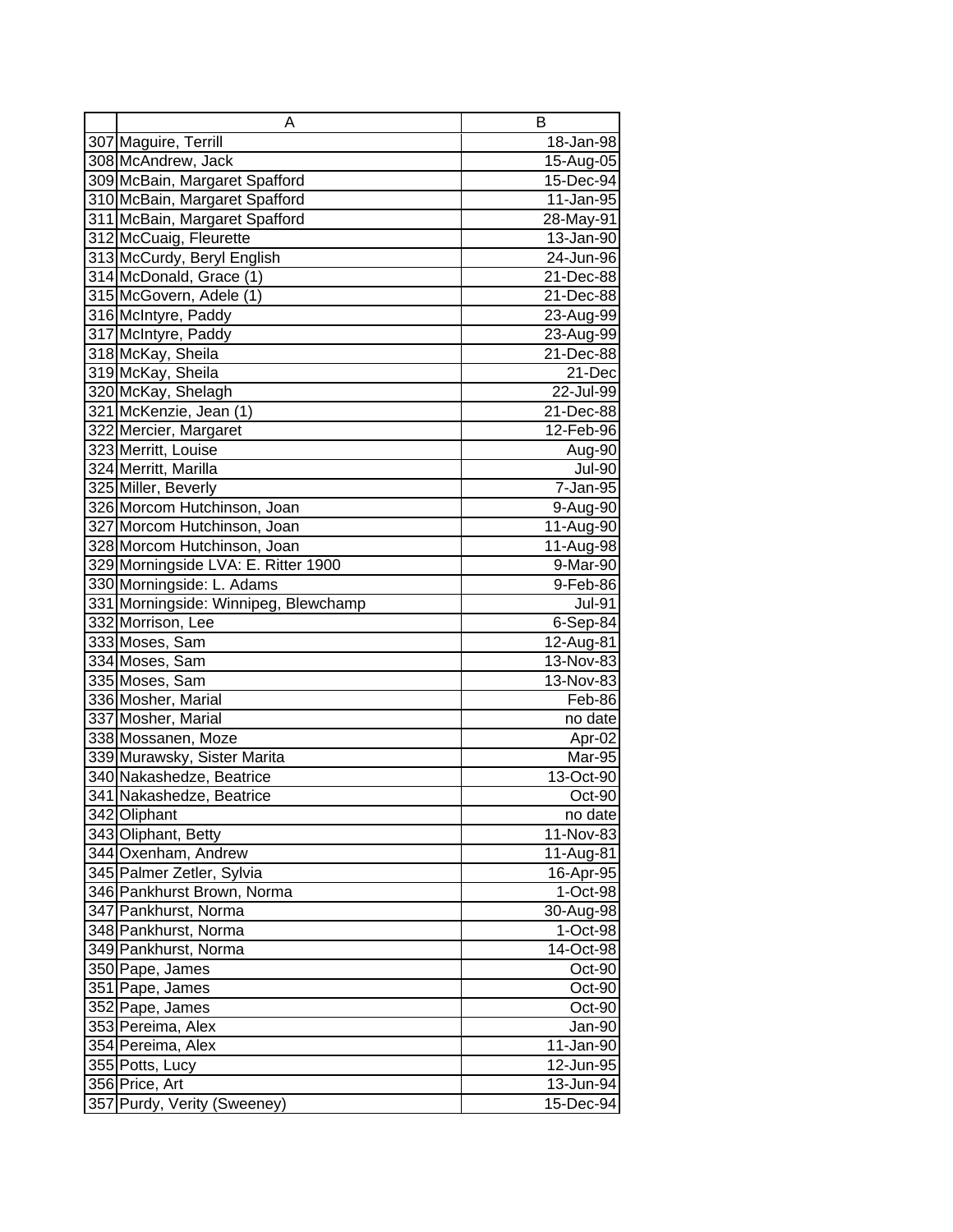| Α                                              | в         |
|------------------------------------------------|-----------|
| 358 Randazzo, Peter                            | 5-Nov-98  |
| 359 Randazzo, Peter                            | Jan-99    |
| 360 Randazzo, Peter                            | no date   |
| 361 Randazzo, Peter & David Earle              | no date   |
| 362 Red Ear of the Corn: Encore! Cliff Collier | 29-May    |
| 363 Reid, Josephine & Gordon Wales (1)         | 21-Dec-88 |
| 364 Reiser, Wendy                              | 4-Dec-83  |
| 365 Reiser, Wendy                              | 1-Apr-84  |
| 366 Renaud, Jeanne                             | 6-Feb-96  |
| 367 Renaud, Jeanne (1)                         | 21-Dec-88 |
| 368 Renaud, Jeanne (1)                         | 21-Dec-88 |
| 369 Reynolds, Nancy                            | no date   |
| 370 Reynolds, Nancy                            | no date   |
| 371 Rogers, Helen                              | 22-Nov-94 |
| 372 Rollo, Marilyn                             | 21-Jan-90 |
| 373 Rollo, Marilyn                             | 21-Jan-90 |
| 374 Ronaldson, Jimmy                           | 13-Jan-83 |
| 375 Rooney Snelgrove, Nora                     | 5-Aug-93  |
| 376 Rossetti, Dorothy                          | 11-Apr-96 |
| 377 Rouse, Marian (Kinney)                     | Oct-90    |
| 378 Rouse, Marian (Kinney)                     | 7-Jan-91  |
| 379 Rouse, Marian (Kinney)                     | 7-Jan-91  |
| 380 Rouse, Marian (Kinney)                     | Oct-90    |
| 381 Samaruni, Randy & Seda Zaré                | 4-Feb-90  |
| 382 Scott, David and Joanne Nisbet             | 3-Jan-02  |
| 383 Scott Foley, Ena                           | 12-Nov-89 |
| 384 Scott Foley, Ena                           | 12-Nov-89 |
| 385 Shadow on the Prairie: Debbie Chapman      | no date   |
| 386 Shtatleman, Gertrude                       | 27-Sep-93 |
| 387 Shtatleman, Gertrude                       | 29-Sep-93 |
| 388 Shtatleman, Gertrude                       | 21-Dec-93 |
| 389 Shuler, Arlene                             | 11-Mar-84 |
| 390 Smith, Nellie                              | 22-Nov-84 |
| 391 Spangler, John                             | 21-Jul-93 |
| 392 Spohr, Arnold                              | 18-May-99 |
| 393 Spohr, Arnold                              | 15-Apr-94 |
| 394 Spohr, Arnold                              | no date   |
| 395 Staples, Ev                                | 2-Oct-92  |
| 396 Staples, Ev                                | 7-Dec-94  |
| 397 Staples, Ev                                | 13-Dec-94 |
| 398 Staples, Ev                                | no date   |
| 399 Sullivan, Françoise (1)                    | 21-Dec-88 |
| 400 Sullivan, Françoise (2)                    | 21-Dec-88 |
| 401 Sutcliffe, Sarah                           | 1-Jun-99  |
| 402 Toumine Reconstruction (1)                 | 21-Dec-88 |
| 403 Toumine, Nesta                             | 7-Aug-91  |
| 404 Toumine, Nesta                             | 14-Aug-91 |
| 405 Toumine, Nesta                             | Apr-86    |
| 406 Toumine, Nesta (1)                         | 21-Dec-88 |
| 407 Tresham, Dorothy                           | Mar-97    |
| 408 Tresham, Dorothy                           | no date   |